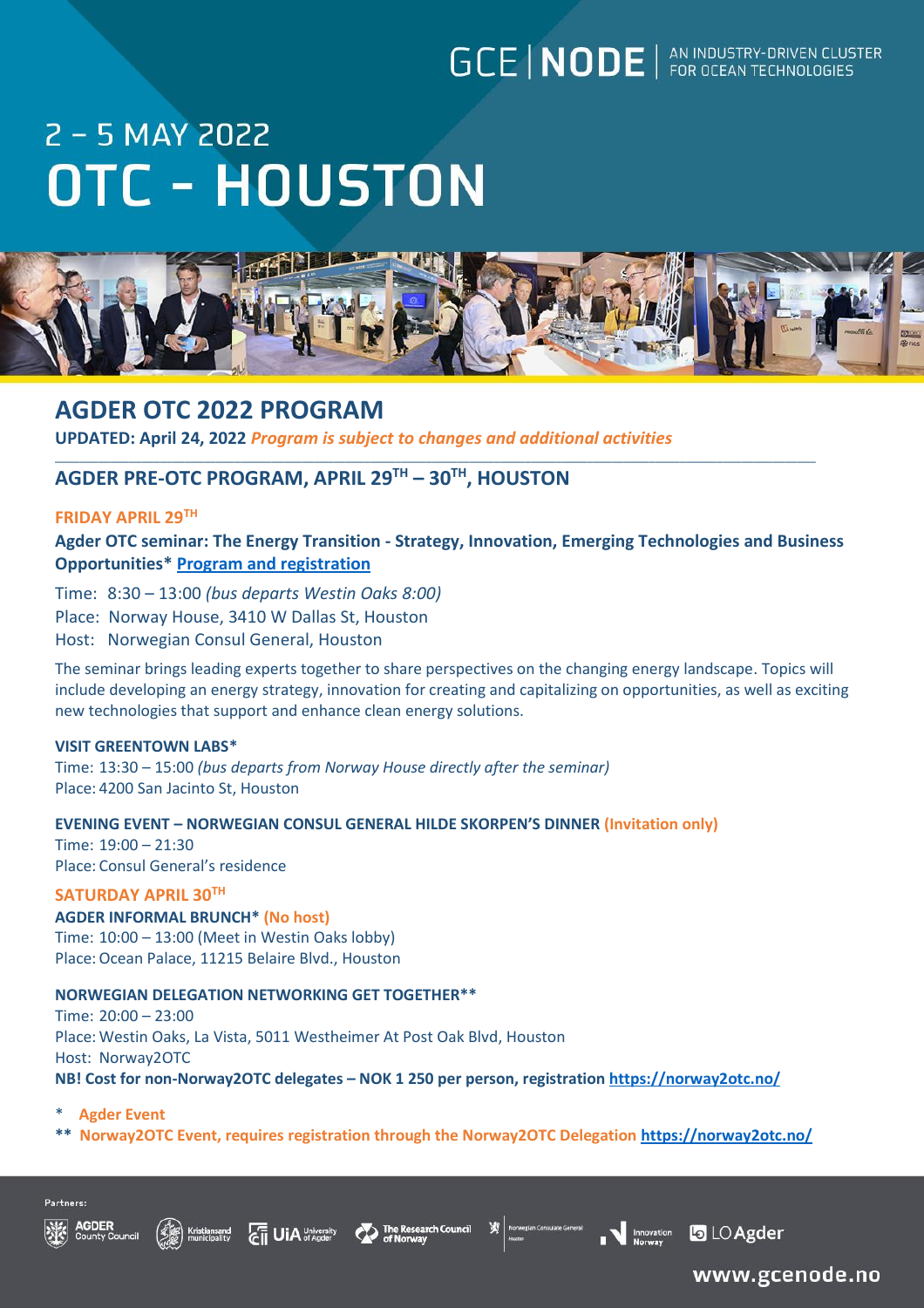# **GCE | NODE** | AN INDUSTRY-DRIVEN CLUSTER

# 2 - 5 MAY 2022 **OTC - HOUSTON**

# **AGDER OTC PROGRAM MAY 1 ST – 5 TH**

### **SUNDAY MAY 1**

Time: 09:00 – 10:00 Time: 07:30 – 09:30 (Breakfast from 7:30) Place: Westin Oaks, Consort II, 5011 Westheimer Place: Westin Oaks, Consort II, 5011 Westheimer, Host: Norway2OTC Host: Norway2OTC **NB! Separate link for badges has been sent to delegates** Program: To be published<https://norway2otc.no/>

Time: 10:00 – 15:00 *(bus departs Westin Oaks 10:00)* Guided tour for politicians and public officials from Place: NASA and Kemah Boardwalk Agder County, Municipality of Kristiansand and the Host: Norway2OTC **Norwegian Confederation of Trade Unions** 

# **NORWEGIAN BUSINESS NETWORKING RECEPTION** Place: OTC Exhibition, NRG Center **(Invitation only)** Host: GCE NODE and exhibiting NODE companies

Time: 16:30 – 19:00 *(bus departs Westin Oaks 16:15)* Place: Hotel Granduca, 1080 Uptown Blvd, Houston **GCE NODE OTC AGDER NETWOKING GET TOGETHER\*** Host: Counties of Agder, Rogaland, Vestland and Time: 15:00 - 16:00 Municipalities of Kristiansand, Stavanger, Bergen, Oslo Place: OTC Exhibition, GCE NODE stand no. 3728

# **MONDAY MAY 2<sup>ND</sup> MONDAY MAY 2<sup>ND</sup>**

### **KICK-OFF MEETING NORWEGIAN DELEGATION \*\* NORWEGIAN DELEGATION BREAKFAST SEMINAR\*\***

## **NORWAY2OTC EXCURSION\*\* VISIT NODE COMPANY STANDS\***

Time: 10:00 – 16:00

- 
- 
- Host: GCE NODE and sponsoring companies

# **NORWEGIAN CONSUL GENERAL HILDE SKORPEN RECEPTION (Invitation only)**

- Time: 18:30 21:00 *(bus departs Westin Oaks 18:15)*
- Place: Residence of the Norwegian Consul General
- Host: Consul General Hilde Skorpen

### **ENERGY VALLEY ANNUAL OTC DINNER**

Salar General **Contract Contract Contract Contract Contract Contract Contract Contract Contract Contract Contract Contract Contract Contract Contract Contract Contract Contract Contract Contract Contract Contract Contract** 

- Time: 20:00 23:00 *(bus departs Consul General reception 20:00)*
- Place: Chama Gaucha Brazilian Steakhouse, 5865 Westheimer Rd
- Host: Energy Valley

**Agder Event** 

Kristiansand<br>municipality

**\*\* Norway2OTC Event, requires registration through the Norway2OTC Delegation<https://norway2otc.no/>**

**CHE UIA** University CO The Research Council





**b** LO Agder